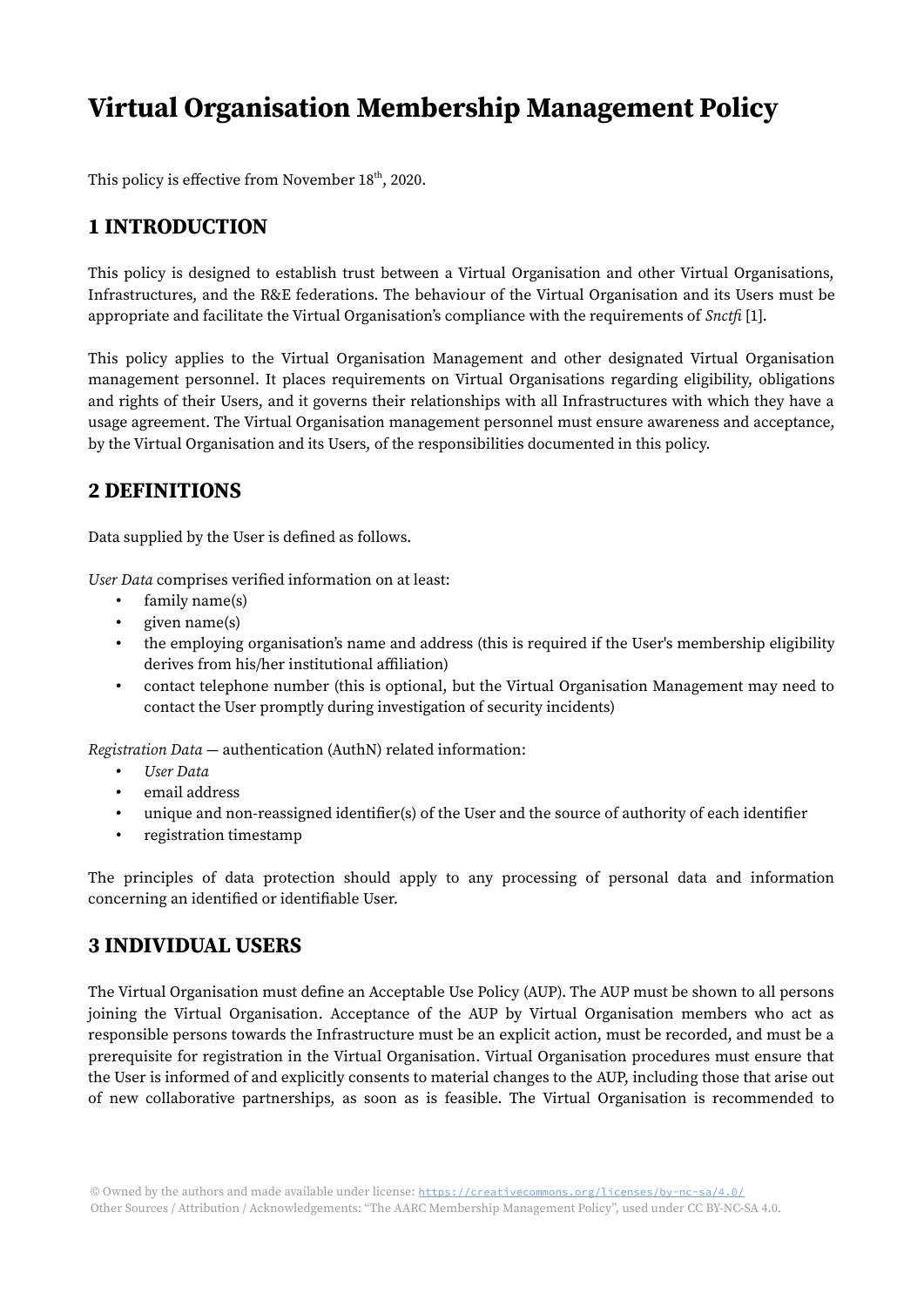ensure that their AUP comprises specific AUPs of the individual Services used by the Virtual Organisation. Experience shows that some Services require different AUPs.

Hosts, Services and/or Robots (automated processes acting on behalf of the Virtual Organisation or a User) may be registered as members of the Virtual Organisation. In the case of such registrations, the Registration Data must include the personal details of the individual requesting registration who must assume, as a User, ongoing responsibility for the registered entity, and may be subject to additional policy requirements of the Infrastructure.

All Users are deemed to be acting in a professional capacity when interacting with or using Infrastructure Services that support the Virtual Organisation.

## 4 VIRTUAL ORGANISATION MANAGEMENT

The Virtual Organisation must define a Virtual Organisation Management role and assign this role to two or more individuals. The Virtual Organisation Management role can be performed only by individuals who can authenticate via an Identity Provider that is part of the Infrastructure. The Virtual Organisation Management is responsible for meeting the requirements of this policy and those of the applicable policies of the Infrastructures, and for implementing the necessary procedures and operational requirements.

The Virtual Organisation Management does not necessarily have to be a member of the Virtual Organisation. The role may be performed by any individual so designated by the Virtual Organisation, including Infrastructure personnel.

The Virtual Organisation Management must implement procedures that ensure the accuracy of individual User Registration Data for all Virtual Organisation members who act as responsible persons towards the Infrastructure. The contact information must be verified both at initial collection (registration) and on an ongoing basis (through periodic renewal or review, please refer to the topic Membership Life Cycle: Renewal) and only stored and processed in compliance with applicable Data Protection legislation.

Other Virtual Organisation roles, such as additional management personnel and security contacts must be defined and assigned to individuals as required by the Infrastructure.

## 5 VIRTUAL ORGANISATION

#### 5.1 Aims and Purposes

The Virtual Organisation must define, in its AUP, its collective aims and purposes, i.e., the research or scholarship goals of the Virtual Organisation. In order to allow Infrastructures to make decisions on resource allocation, the Virtual Organisation should make this definition available to them, and subsequently inform them of any material changes therein.

#### 5.2 Membership

The Virtual Organisation Management is responsible for the Virtual Organisation Membership life cycle process of its Users. This responsibility may be devolved to designated personnel in the Virtual Organisation or in the Infrastructure, and their trusted agents (such as Institute Representatives or Service Managers), hereafter collectively called Sponsors.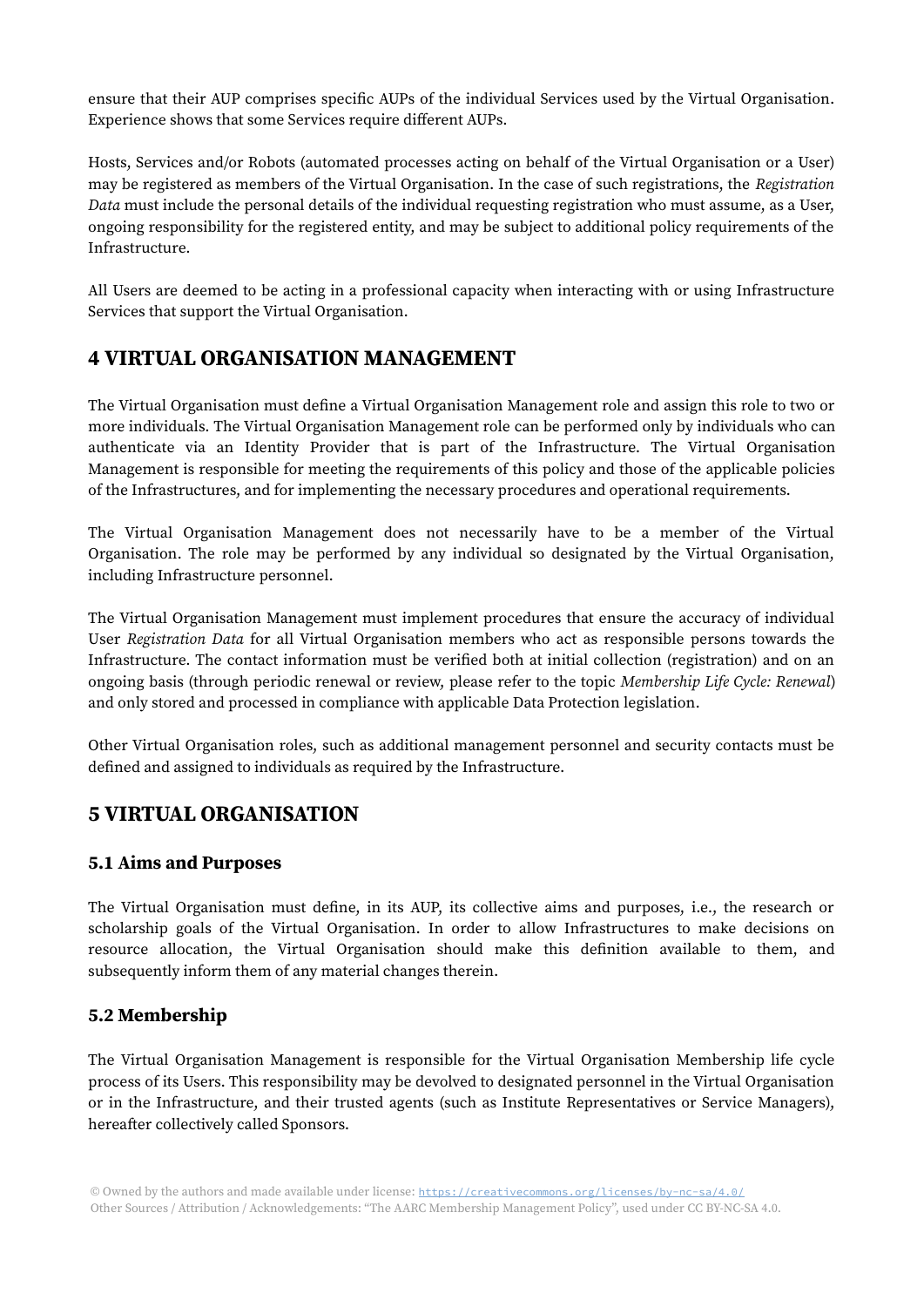The Virtual Organisation procedures must:

- unambiguously name the individuals who take responsibility for the validity of the Registration Data provided,
- ensure there is a way of contacting the User identified as responsible for an action while using Infrastructure Services as a member of the Virtual Organisation, and
- identify those with the authority to exercise control over the rights of its members to use the Infrastructure Services that support the Virtual Organisation.

The Virtual Organisation must be aware that inappropriate actions by an individual member of the Virtual Organisation may adversely affect the ability of other members of the Virtual Organisation to use an Infrastructure.

#### 5.3 Membership Life Cycle: Registration

Membership Registration is the process by which an applicant joins the Virtual Organisation and becomes a Member. Registration Data must be collected at the time of Registration, verified and stored in compliance with the Data Protection and Privacy Policy. Reasonable efforts must be spent to validate the data.

The applicant must agree to abide by the AUP of the Virtual Organisation, and agree to use Services of the Infrastructures exclusively for the Aims and Purposes of the Virtual Organisation.

#### 5.4 Membership Life Cycle: Assignment of Attributes

Assignment of attributes (such as group membership, entitlements, or roles) shall be the responsibility of the Virtual Organisation Management or of designated person(s) responsible for the management of such attributes.

Attribute management may be subject to an assurance profile agreed upon between the Virtual Organisation and the Infrastructures. Attributes shall be assigned only for as long as they are applicable.

#### 5.5 Membership Life Cycle: Changes of Assurance Level

In some cases, it may be necessary to increase the assurance of a User (for example, changing the identity assurance profile from low to medium). This shall be the responsibility of the Virtual Organisation Management and must be done in accordance to the assurance framework in which the statement was made.

#### 5.6 Membership Life Cycle: Renewal

Membership Renewal is the process by which a User remains a member of the Virtual Organisation. Membership Renewal procedures must make a reasonable effort to

- ensure that accurate Registration Data is maintained for all eligible Users
- confirm continued eligibility of the User to use Infrastructure Services that support the Virtual Organisation
- confirm continued eligibility of the User to any attributes
- ensure the reaffirmation of acceptance of the AUP of the Virtual Organisation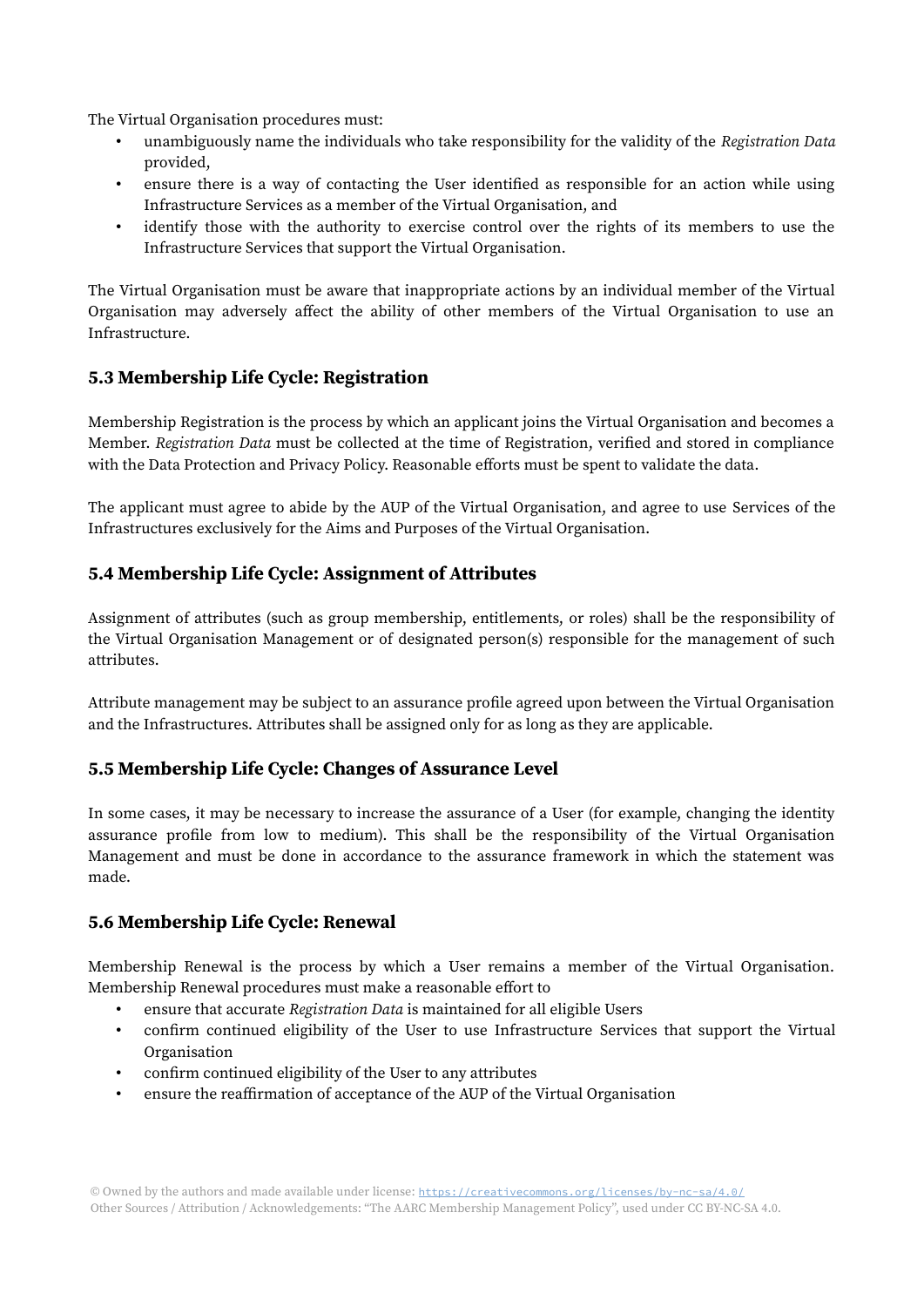The maximum time span between Registration and Renewal, and between Renewals, for all Virtual Organisation members who act as responsible persons towards the Infrastructure, shall be one year. The User shall be able to correct and amend their Registration Data at any time.

#### 5.7 Membership Life Cycle: Suspension

The Suspension of Virtual Organisation membership is the temporary revocation of full or partial rights and of any attributes. Suspension is done by or on behalf of the Virtual Organisation Management.

A User should be suspended when the Virtual Organisation Management is presented with reasonable evidence that the member's identity or credentials have been used, with or without the User's consent, in breach of relevant Policies.

Suspension can be requested by:

- the Virtual Organisation Management, the Sponsor of the User, those responsible for the assignment of attributes, or the User;
- Officer(s) or operational staff of the Infrastructure designated by the Infrastructure Management;
- Service Providers participating in the Infrastructure.

The Virtual Organisation Management must cooperate fully with the investigation and resolution of security incidents reported by the Security Officer(s) of any Infrastructure, including acting on any requests for suspension without delay.

Unless it is considered detrimental to the investigation and resolution of a security incident, the Virtual Organisation Management should contact the User that was or is about to be suspended. The Virtual Organisation may define a dispute resolution process by which a User can challenge a Suspension.

User's rights shall not be reinstated unless the Virtual Organisation Management has sent timely prior notification to all those who requested Suspension.

#### 5.8 Membership Life Cycle: Termination

The Termination of Virtual Organisation membership is the removal of a member from the Virtual Organisation. Following Termination, the former member is no longer eligible to use Infrastructure Services that support the Virtual Organisation and the Virtual Organisation must no longer assert membership or attributes for the former member.

In absence of overriding reasons, a request by the User for removal must be honored.

The events that shall trigger re-evaluation of the User's membership of the Virtual Organisation include:

- a request by the Sponsor,
- failure to complete a membership Renewal process within the allotted time,
- end of collaboration between the User and the Virtual Organisation,
- end of collaboration between the User's Sponsor and the Virtual Organisation, if applicable,
- end of collaboration between the User and his/her Sponsor, if applicable.

## 6 PROTECTION AND PROCESSING OF PERSONAL DATA

The Virtual Organisation must have policies and procedures addressing the protection of the privacy of individual Users with regard to the processing of their Personal Data collected as a result of their membership in the Virtual Organisation and of their access to Services provided by any Infrastructure.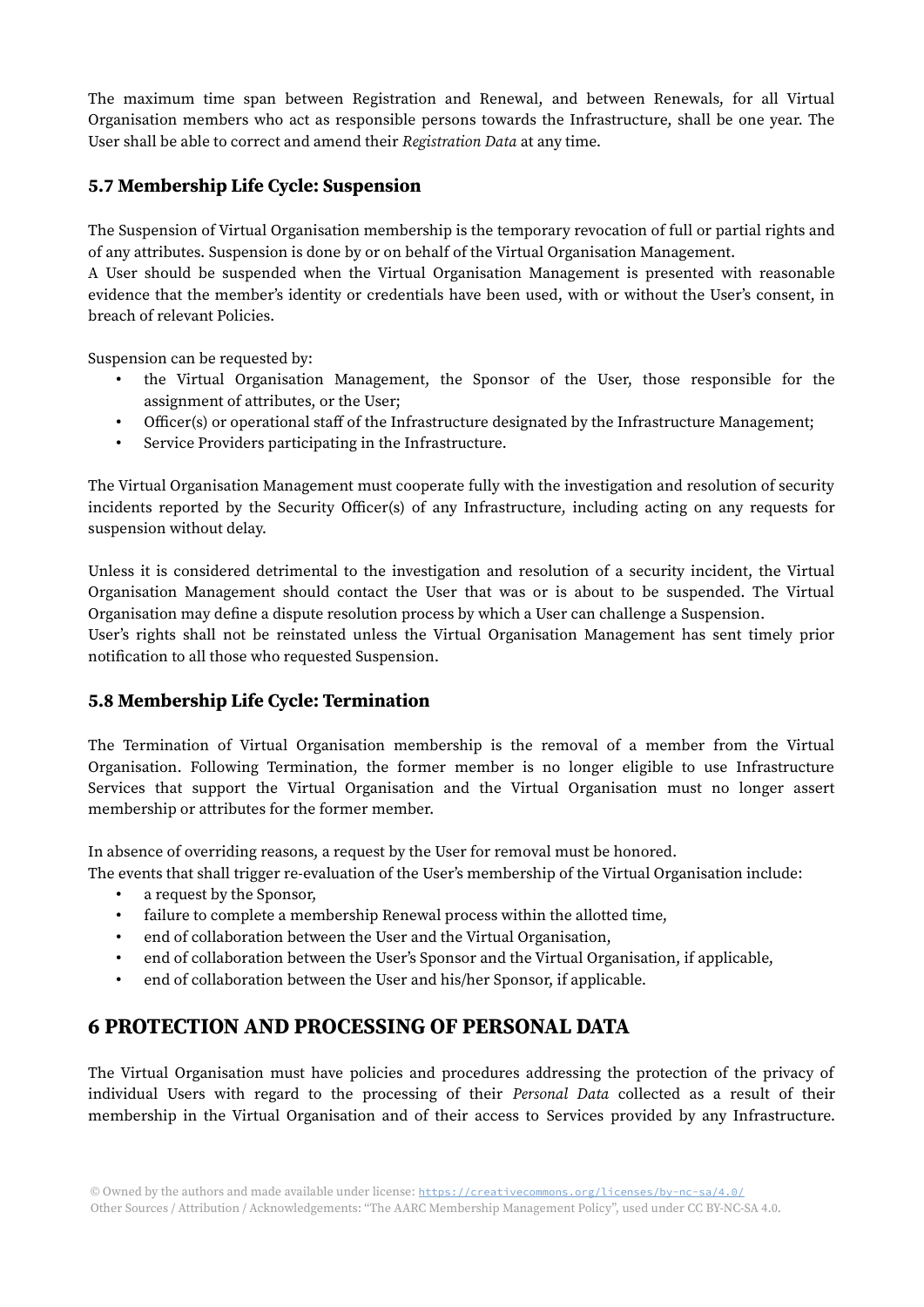These policies must be made available in a visible and easily accessible way and Users must explicitly acknowledge acceptance of these policies (through the AUP and registration process).

The Virtual Organisation must inform the User (through the AUP and registration process) of the policies on the processing of Personal Data of those Service Providers with which it has entered into agreements and that can access the User's Personal Data.

It is recommended that any Personal Data stored by the Virtual Organisation is time-stamped in order to determine when it is appropriate to remove data that is no longer necessary for audit, traceability or any legal requirements.

## 7 AUDIT AND TRACEABILITY REQUIREMENTS

The Virtual Organisation must record and maintain an audit log of all membership lifecycle transactions. This audit log must be kept for a minimum period consistent with the Traceability and Logging Policies of all Infrastructures that provide Services to the Virtual Organisation. Audit logs containing personal Registration Data must not be retained beyond the maximum period allowed by the Policy on the processing of Personal Data of the Virtual Organisation (e.g. for as long as a member is registered and entitled to use Services and one year after this data is no longer associated with such an active membership or attribute assignment).

Events that must be logged include every request for:

- membership,
- assignment of or change to a member's attributes,
- assignment of or change to a member's assurance information,
- membership renewal,
- membership suspension,
- membership termination or re-evaluation.

Each logged event should record the date and time, the originator, the details of the event, and whether or not it was approved. The identity of the person granting or refusing the request should be recorded, including any verification steps involved and other people consulted, such as Sponsors.

## 8 REGISTRY AND REGISTRATION DATA

The Virtual Organisation must operate, or have operated on its behalf, a Registry that contains the membership data of the Virtual Organisation. This registry must be operated in a secure and trustworthy manner and in compliance with the security requirements of the Virtual Organisation and of the Infrastructures in terms of authentication, authorisation, access control, physical and network security, security vulnerability handling and security incident handling. The Registry must also be operated in a manner compliant with Sirtfi [2].

The Registry must store at least:

- Registration Data, including Personal Data of the User
- attributes assigned to members

The types of information recorded must be listed in the Policy on the processing of Personal Data of the Virtual Organisation.